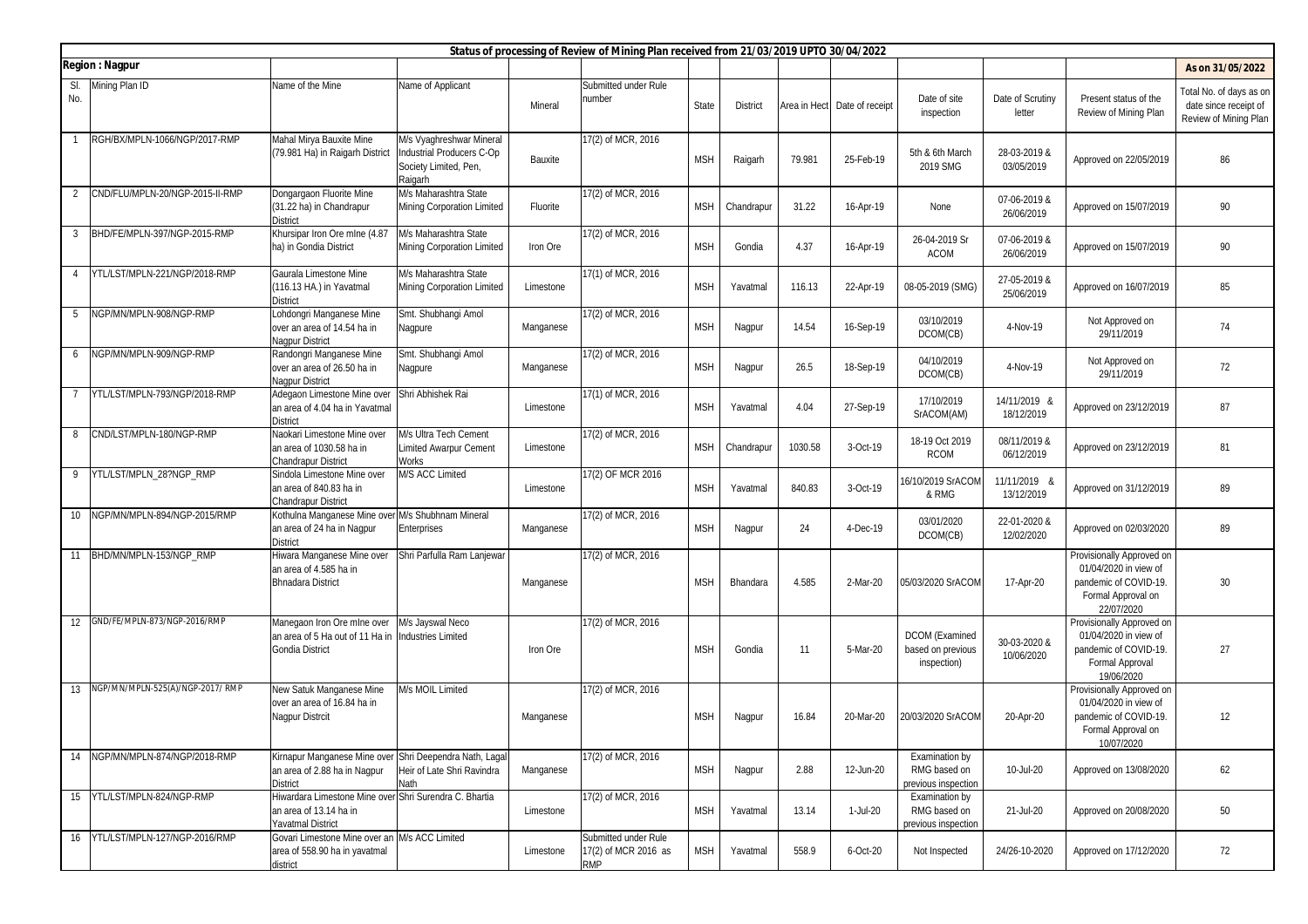| SI.<br>No. | Mining Plan ID                   | Name of the Mine                                                                                              | Name of Applicant                                  | Mineral                  | Submitted under Rule<br>number                                          | <b>State</b> | <b>District</b> | Area in Hect | Date of receipt | Date of site<br>inspection                                      | Date of Scrutiny<br>letter | Present status of the<br>Review of Mining Plan  | Total No. of days as on<br>date since receipt of<br>Review of Mining Plan |
|------------|----------------------------------|---------------------------------------------------------------------------------------------------------------|----------------------------------------------------|--------------------------|-------------------------------------------------------------------------|--------------|-----------------|--------------|-----------------|-----------------------------------------------------------------|----------------------------|-------------------------------------------------|---------------------------------------------------------------------------|
| 17         | YTL/LST/MPLN-1001/NGP-2016/RMP   | Pathri Limestone Mine over an<br>area of 21.37 ha in Yavatmal<br><b>District</b>                              | M/s Sri Balaji Mineral<br><b>Industries</b>        | Limestone                | Submitted under Rule<br>17(2) of MCR 2016 as<br>RMP                     | <b>MSH</b>   | Yavatmal        | 21.37        | 19-Oct-20       | Not inspected                                                   | 12-Nov-20                  | Approved on 24/12/2020                          | 66                                                                        |
| 18         | CND/LST/MPLN-472/NGP-2015/RMP    | Maratha Limestone Mine Over<br>ana rea of 880.31 ha in<br>Chandarpur District                                 | M/s Ambuja Cements<br>Limited                      | Limestone                | Submitted under Rule<br>17(2) of MCR 2016 as<br>RMP                     | <b>MSH</b>   | Chandrapur      | 880.31       | 26-Oct-20       | Not inspected                                                   | 12-Nov-20                  | Approved on 18/12/2020                          | 53                                                                        |
| 19         | CND/LST/MPLN-829/NGP-2015/RMP    | Maratha Limestone Mine Over<br>ana rea of 49.00 ha in<br>Chandarpur District                                  | M/s Ambuja Cements<br>Limited                      | Limestone                | Submitted under Rule<br>17(2) of MCR 2016 as<br>RMP                     | <b>MSH</b>   | Chandrapur      | 49.00        | 26-Oct-20       | Not inspected                                                   | 19-Nov-20                  | Approved on 18/12/2020                          | 53                                                                        |
| 20         | YTL/LST/MPLN-1041/NGP/RMP        | Mukutban Limestone Mine over M/s RCCPL Private Limited<br>an area of 572.17 ha in<br><b>Yavatmal District</b> |                                                    | Limestone                | Submitted under Rule<br>17(2) of MCR 2016 as<br>RMP                     | <b>MSH</b>   | Yavatmal        | 572.17       | 26-Oct-20       | Not inspected                                                   | 24-Nov-20                  | Provisionally Approved on<br>24/12/2020.        | 59                                                                        |
| 21         | BHD/MN/MPLN-1046/NGP-2016/RMP    | Nawegaon Manganese Mine<br>over an area of 15.90 ha in<br><b>Bhandara District</b>                            | M/s Sunflag Iron & Steel<br>Company Limited        | Manganese                | Submitted under rule 17(1)<br>of MCR, 2016                              | <b>MSH</b>   | Bhandara        | 15.9         | 6-Nov-20        | 20/11/2020 by<br><b>SrACOM</b>                                  | 17-Dec-20                  | Not Approved on<br>20.04.2021<br>(Lapsed Lease) | 80                                                                        |
| 22         | YTL/LST/MPLN-761/NGP-2018/RMP    | Gaurala Limestone Mine over<br>an area of 3.62 ha in Yavatmal Mining Corporation Limited<br>district          | M/s Maharashtra State                              | Limestone                | Submitted under rule 17(1)<br>of MCR, 2017                              | <b>MSH</b>   | Yavatmal        | 3.62         | 23-Nov-20       | 17/12/2020 by<br><b>DCOM</b>                                    | 28-Dec-20                  | Approved on 25/01/2021                          | 63                                                                        |
| 23         | BHD/MN/MPLN-621A/NGP-2018/RMP    | Dongri Buzurg Manganese Ore<br>Mine Over an area of 69.50 ha.<br>In Bhandara District                         | M/s MOIL Limited                                   | Manganese                | Submitted under rule 17(1)<br>of MCR, 2017 as Review<br>of Mining Plan  | <b>MSH</b>   | Bhandara        | 69.5         | 9-Dec-20        | 31/12/2020 by<br><b>DCOM</b>                                    | 13-Jan-21                  | Approved on 03/03/2021                          | 84                                                                        |
| 24         | BHD/MN/MPLN-992/NGP-2017/RMP     | Dongri Buzurg Manganese Ore M/s MOIL Limited<br>Mine Over an area of 4.07 ha.<br>In Bhandara District         |                                                    | Manganese                | Submitted under rule 17(1)<br>of MCR, 2017 as Review<br>of Mining Plan  | <b>MSH</b>   | Bhandara        | 4.07         | $9-Dec-20$      | 30/12/2020 by<br><b>DCOM</b>                                    | 12-Jan-21                  | Approved on 01/03/2021                          | 82                                                                        |
| 25         | NGP/MN/MPLN-1035/NGP/RMP         | Parsoda Manganese Ore Mine<br>Over an area of 53.75 ha. In<br>Nagpur District                                 | M/s MOIL Limited                                   | Manganese                | Submitted under rule 17(1)<br>of MCR, 2016 for Review<br>f Mining Plan  | MSH          | Nagpur          | 53.75        | 1-Jan-21        | 22/01/2021 by<br><b>DCOM</b>                                    | 1-Feb-21                   | Approved on 01/03/2021                          | 59                                                                        |
|            | 26 YTL/LST/MPLN-748/NGP-2016/RMP | Wanjri Limestone Mine over an<br>area of 25.60 ha. In Yavatmal<br><b>District</b>                             | Mrs. Famida Parvin<br>Bhashiruddin Khan            | Limestone                | Submitted under rule 17(1)<br>of MCR, 2016 for Review<br>of Mining Plan | <b>MSH</b>   | Yavatmal        | 25.6         | 11-Jan-21       | 21/01/2021 SrACOM                                               | 8-Feb-21                   | Approved on 19/03/2021                          | 67                                                                        |
| 27         | BHD/KYA/MPLN-716/NGP/2016-RMP    | Sakara Kyanite & Sillimanite<br>Mine over an area of 11.35 ha<br>in Bhandara District                         | M/s Pavri Kyanite Mines                            | Kyanite &<br>Sillimanite | Submitted under rule 17(2)<br>of MCR, 2016 for Review<br>of Mining Plan | <b>MSH</b>   | Bhandara        | 11.35        | 22-Jan-21       | 30/01/2021 by<br><b>DCOM</b>                                    | 10-Feb-21                  | Approved on 08/03/2021                          | 45                                                                        |
| 28         | BHD/KYA/MPLN-715/B/NGP-2016/RMP  | Dighori Kyanite Mine over an<br>area of 14.33 ha in Bhandara<br>district                                      | Shri P.M. Golchha                                  | Kyanite                  | Submitted under rule 17(1<br>of MCR, 2016 for Review<br>of Mining Plan  | <b>MSH</b>   | Bhandara        | 14.33        | 9-Feb-21        | 25/02/2021 By<br><b>DCOM</b>                                    | 4-Mar-21                   | Approved on<br>16-04-2021                       | 66                                                                        |
|            | 29 BHD/MN/MPLN-1046/NGP-2016/RMP | Nawegaon Manganese Mine<br>over an area of 15.90 ha in<br><b>Bhandara District</b>                            | M/s Sunflag Iron & Steel<br>Company Limited        | Manganese                | Submitted under rule 17(1)<br>of MCR, 2016 for Review<br>of Mining Plan | <b>MSH</b>   | Bhandara        | 15.9         | 22-Feb-21       | SrACOM (Examined<br>based on previous<br>inspection)            | 10-Mar-21                  | Not Approved on<br>20.04.2021<br>(Lapsed Lease) | 57                                                                        |
| 30         | GAD/FE/MPLN-902/NGP              | Zendepar Iron Ore Mine over<br>an area of 12.00 Hect in<br>Gadchiroli District                                | M/s Anoj Kumar Agarwal                             | Iron Ore                 | Submitted under rule 17(1)<br>of MCR, 2016 for Review<br>of Mining Plan | <b>MSH</b>   | Gadchiroli      | 12.00        | 12-Apr-21       | By DCOM -Not<br>inspected due to<br>present Covid<br>situation. | 28-May-21                  | Approved on<br>03-06-2021                       | 43                                                                        |
| 31         | YTL/LST/MPLN-826/NGP-2021        | Hiwardara Limestone &<br>Dolomite Mine -over an area of<br>171.09 ha in Yavatmal District                     | M/s Shree Bajrang Sales<br>Pvt. Ltd                | Limestone &<br>Dolomite  | Submitted under rule 17(1)<br>of MCR, 2016 for Review<br>of Mining Plan | <b>MSH</b>   | Yavatmal        | 171.09       | 8-Jun-21        | By DCOM -Not<br>inspected due to<br>present Covid<br>situation. | 30-Jun-21                  | Approved on<br>22 - 07 - 2021                   | 44                                                                        |
| 32         | GAD/FE/MPLN-897/NGP-2021         | Zendepar Iron Ore Mine over<br>an area of 12.00 Hect in<br><b>Gadchiroli District</b>                         | M/s. Anuj Mines Minerals &<br>Chemicals Pvt. Ltd., | Iron Ore                 | Submitted under rule 17(3)<br>of MCR, 2016 for Review<br>of Mining Plan | <b>MSH</b>   | Gadchiroli      | 12.00        | 10-Jun-21       | By DCOM -Not<br>inspected due to<br>present Covid<br>situation. | 25-Jun-21                  | Approved on<br>19 - 07 - 2021                   | 39                                                                        |
| 33         | MAH/CND/LST/MPLN-246/NGP-2021    | Naranda Limestone Mine over<br>an area of 71.01 Ha in<br>Chandrapur District                                  | M/s Murli Industries Limited                       | Limestone                | Submitted under Rule<br>17(1) of MCR 2016 for<br>modification           | <b>MSH</b>   | Chandrapur      | 71.01        | 17-Jun-21       | 28-06-2021 by<br>DCOM (CB)                                      | $6$ -Jul-21                | Approved on<br>28-07-2021                       | 41                                                                        |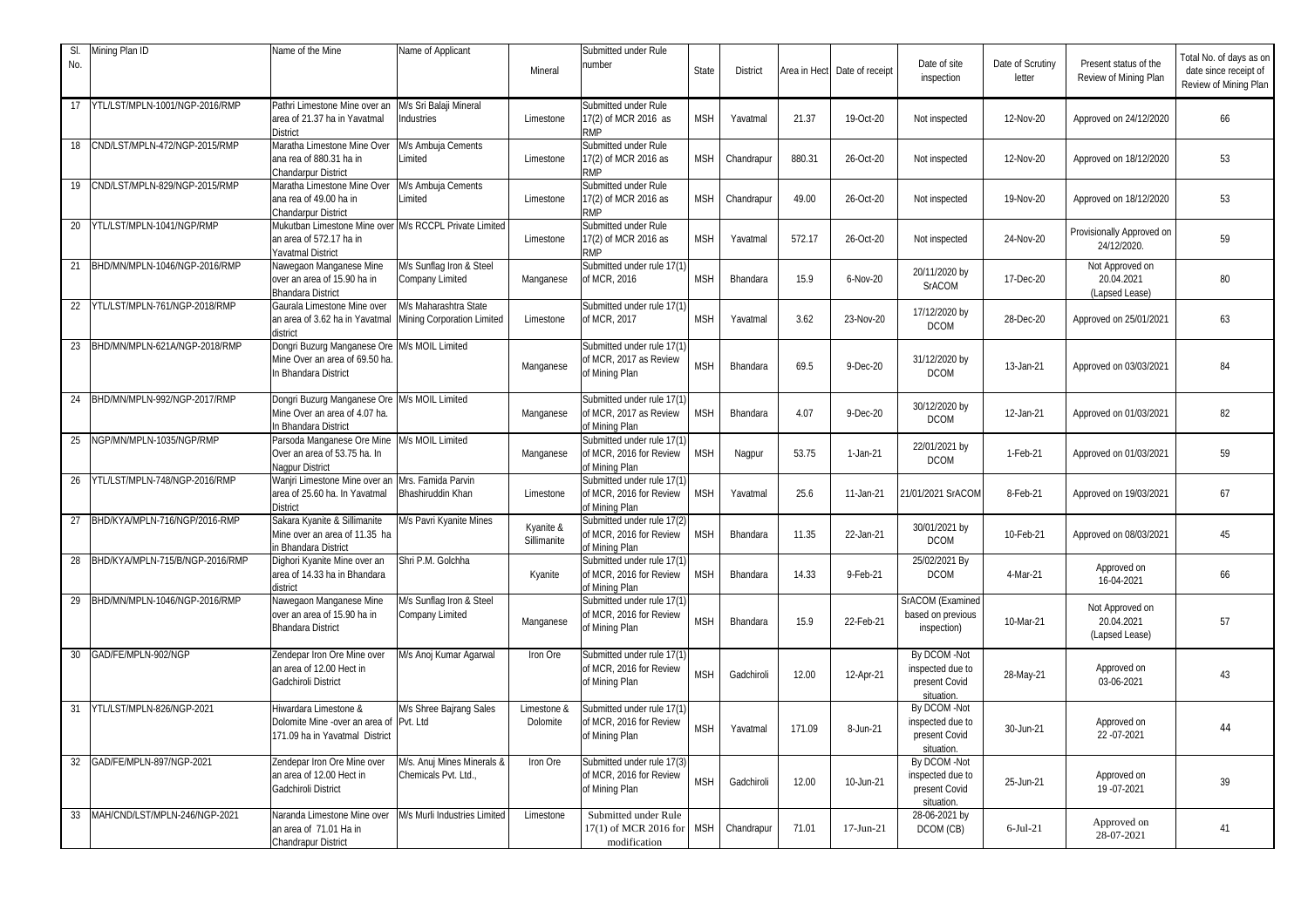| SI. | Mining Plan ID                 | Name of the Mine                                                                                                             | Name of Applicant                                  |                                      | Submitted under Rule                                                    |            |                 |        |                              |                                                                                                                                                                               |                                       |                                                | Total No. of days as on                        |
|-----|--------------------------------|------------------------------------------------------------------------------------------------------------------------------|----------------------------------------------------|--------------------------------------|-------------------------------------------------------------------------|------------|-----------------|--------|------------------------------|-------------------------------------------------------------------------------------------------------------------------------------------------------------------------------|---------------------------------------|------------------------------------------------|------------------------------------------------|
| No. |                                |                                                                                                                              |                                                    | Mineral                              | number                                                                  | State      | <b>District</b> |        | Area in Hect Date of receipt | Date of site<br>inspection                                                                                                                                                    | Date of Scrutiny<br>letter            | Present status of the<br>Review of Mining Plan | date since receipt of<br>Review of Mining Plan |
| 34  | GAD/FE/MPLN-899/NGP-2021       | Zendepar Iron Ore Mine over<br>an area of 4.00 Hect in<br>Gadchiroli District                                                | Shri. Manoj Kumar Ajitsaria                        | Iron Ore                             | Submitted under Rule<br>17(1) of MCR 2016 for<br>modification           | <b>MSH</b> | Gadchiroli      | 4.0    | 22-Jun-21                    |                                                                                                                                                                               | $6$ -Jul-21                           | Approved on<br>02-08-2021                      | 41                                             |
| 35  | GAD/FE/MPLN-902/NGP-2021       | Zendepar Iron Ore Mine over<br>an area of 8.00 Hect in<br>Gadchiroli District                                                | Shri. R. M. Rajurkar                               | Iron Ore                             | Submitted under Rule<br>17(1) of MCR 2016 for<br>modification           | <b>MSH</b> | Gadchiroli      | .8.00  | 22-Jun-21                    |                                                                                                                                                                               | 2-Jul-21                              | Approved on<br>27-07-2021                      | 35                                             |
| 36  | GAD/FE/MPLN-899/NGP-2021       | Zendepar Iron Ore Mine over<br>an area of 10.37 Hect in<br>Gadchiroli District                                               | Shri. Nirmal Chand Jain                            | Iron Ore                             | Submitted under Rule<br>17(1) of MCR 2016 for<br>modification           | <b>MSH</b> | Gadchiroli      | 10.37  | 25-Jun-21                    |                                                                                                                                                                               | $6$ -Jul-21                           | Approved on<br>02-08-2021                      | 38                                             |
| 37  | YTL/LST/MPLN-245/NGP-2021      | Wanjri Limestone Mine over an Shri Avinash N. Warwatkar<br>area of 11.898 ha. In Yavatmal<br><b>District</b>                 |                                                    | Limestone                            | Submitted under Rule<br>17(2) of MCR 2016 for<br>Review of Mining Plan  | <b>MSH</b> | Yavatmal        | 11.898 | 7-Oct-21                     | Mining area<br>nspected by Shri. M.<br>Kalmata RMG & S.<br>Chhatte AME on 18-<br>10-2021                                                                                      | 9-Nov-21                              | Approved on<br>30-11-2021                      | 54                                             |
| 38  | GAD/FE/MPLN-862/NGP/2021       | Surjagarh Iron Ore mlne over<br>an area of 348.09 ha in<br>Gadchiroli District                                               | M/s Lloyds Metals &<br><b>Energy Limited</b>       | Iron Ore                             | Submitted under rule 17(2)<br>of MCR, 2016 for Review<br>of Mining Plan | <b>MSH</b> | Gadchiroli      | 348.09 | 11-Oct-21                    | <b>Area lies in Naxal prone</b><br>zone of Gadchiroli<br>District of Maharsahtra<br>nspection carriedout by<br>Shri. M. Kalmata RMG<br>and R. M. Khadse, AME<br>on 20.10.2021 | 25-Oct-21                             | Withdrawn on<br>13-10-2021                     | 43                                             |
| 39  | YTL/LST/MPLN-284/NGP-2021      | Hiwardara Limestone &<br>Dolomite Mine over an area of<br>20.00 Hect in Yavatmal District                                    | Shri, K. L. Garhwal                                | Limestone                            | Submitted under Rule<br>17(1) of MCR 2016 for<br>Review of Mining Plan  | <b>MSH</b> | Yavatmal        | 20.00  | 16-Nov-21                    |                                                                                                                                                                               | 14-Dec-21                             | Not Approved<br>12-01-2022                     | 57                                             |
| 40  | GAD/FE/MPLN-222/NGP/2021       | Dongargaon Limestone Mine<br>over an area of 35.56 Hect in<br><b>Yavatmal District</b>                                       | Shri. K. L. Garhwal                                | Limestone                            | Submitted under Rule<br>17(1) of MCR 2016 for<br>Review of Mining Plan  | <b>MSH</b> | Yavatmal        | 33.56  | 16-Nov-21                    |                                                                                                                                                                               | 13-Dec-21                             | Not Approved<br>12-01-2022                     | 57                                             |
| 41  | NGP/MN/MPLN-493(ROMP)/NGP-2021 | Gumgaon Managanese Mine<br>over an area of 35.97 Hect in<br><b>Nagpur District</b>                                           | M/s Manganese Ore India<br>Limited (MOIL)          | Managanese                           | Submitted under Rule<br>17(1) of MCR 2016 for<br>Review of Mining Plan  | <b>MSH</b> | Nagpur          | 35.97  | 22-Nov-21                    |                                                                                                                                                                               | 27-Sep-21                             | Approved on<br>13-10-2021                      | 29                                             |
| 42  | CND/LST/MPLN-252/NGP-2021      | Zutting Limestone Mine over an M/s Murli Industries Limited Limestone<br>area of 42.16 Hect in<br><b>Chandrapur District</b> |                                                    |                                      | Submitted under Rule<br>17(1) of MCR 2016 for<br>Review of Mining Plan  | <b>MSH</b> | Chandrapur      | 42.16  | 22-Nov-21                    | Field visit carriedout<br>on 30.11.2021 by<br>DCOM (CB)                                                                                                                       | 20-Dec-21                             | 27<br>Approved on<br>12-2021                   | 35                                             |
| 43  | BND/KYA/MPLN-896/NGP-2021      | Nawargaon-Chowa Kyanite<br>Mine over an area of 40.61<br>Hect in Bhandara District                                           | M/s MSMC                                           | Kyanite/Sillimanit<br>e/Pyrophyllite | Submitted under Rule<br>17(1) of MCR 2016 for<br>Review of Mining Plan  | <b>MSH</b> | Bhandara        | 40.61  | 29-Nov-21                    | ield visit carriedout<br>on 11.12.2021 by<br>AME (RMK)                                                                                                                        | 2P Home quarantine<br>due to Covid-19 | <b>Not Approved</b><br>12-01-2022              | 67                                             |
| 44  | NGP/MN/MPLN-243(ROMP)/NGP-2021 | Gumgaon Managanese Mine<br>over an area of 48.596 Hect in<br><b>Nagpur District</b>                                          | M/s Manganese Ore India<br>Limited (MOIL) $@$      | Managanese                           | Submitted under Rule<br>16(1) of MCR 2016 for<br>review of Mining Plan  | <b>MSH</b> | Nagpur          | 48.596 | 6-Dec-21                     | <b>RMG</b>                                                                                                                                                                    | 10-Jan-22                             | <b>Approved on</b><br>07-02-2022               | 63                                             |
| 45  | NGP/MN/MPLN-257(A)/NGP-2021    | Munsar Managanese Mine<br>over an area of 25.15 Hect in<br>Nagpur District (Opencast-<br>Dump Mining)                        | M/s Manganese Ore India<br>Limited (MOIL) $\omega$ | Managanese                           | Submitted under Rule<br>16(1) of MCR 2016 for<br>review of Mining Plan  | <b>MSH</b> | Bhandara        | 25.15  | $6$ -Dec-21                  | <b>DCOM</b>                                                                                                                                                                   | 14-Jan-22                             | Approved on<br>21-02-2022                      | 77                                             |
| 46  | BHD/MN/MPLN-621(B/NGP-2021     | Dongri-Buzurg Managanese<br>Mine over an area of 53.98<br>Hect in Bhandara District<br>(Opencast-Dump Mining)                | M/s Manganese Ore India<br>Limited (MOIL) $@$      | Managanese                           | Submitted under Rule<br>16(1) of MCR 2016 for<br>review of Mining Plan  | <b>MSH</b> | Bhandara        | 53.98  | $6$ -Dec-21                  | <b>RMG</b>                                                                                                                                                                    | 2-Feb-22                              | Approved on<br>21-02-2022                      | 77                                             |
| 47  | NGP/MN/MPLN-259(ROMP)/NGP-2021 | Kandri Managanese Mine over M/s Manganese Ore India<br>an area of 83.06 Hect in<br><b>Nagpur District</b>                    | Limited (MOIL)- $@$                                | Managanese                           | Submitted under Rule<br>16(1) of MCR 2016 for<br>review of Mining Plan  | <b>MSH</b> | Nagpur          | 83.06  | 13-Dec-21                    | RMG (No<br>inspection document<br>will be examined on<br>the basis of past<br>field inspection &<br>office records)                                                           |                                       | Approved on<br>07-02-2022                      | 66                                             |
| 48  | BHD/MN/MPLN-262(ROMP)/NGP-2021 | Chikla Managanese Mine over<br>an area of 150.65 Hect in<br><b>Bhandara District</b>                                         | M/s Manganese Ore India<br>Limited (MOIL) $@$      | Managanese                           | Submitted under Rule<br>16(1) of MCR 2016 for<br>review of Mining Plan  | <b>MSH</b> | Bhandara        | 150.65 | 13-Dec-21                    | <b>RMG</b>                                                                                                                                                                    | 9-Mar-22                              |                                                |                                                |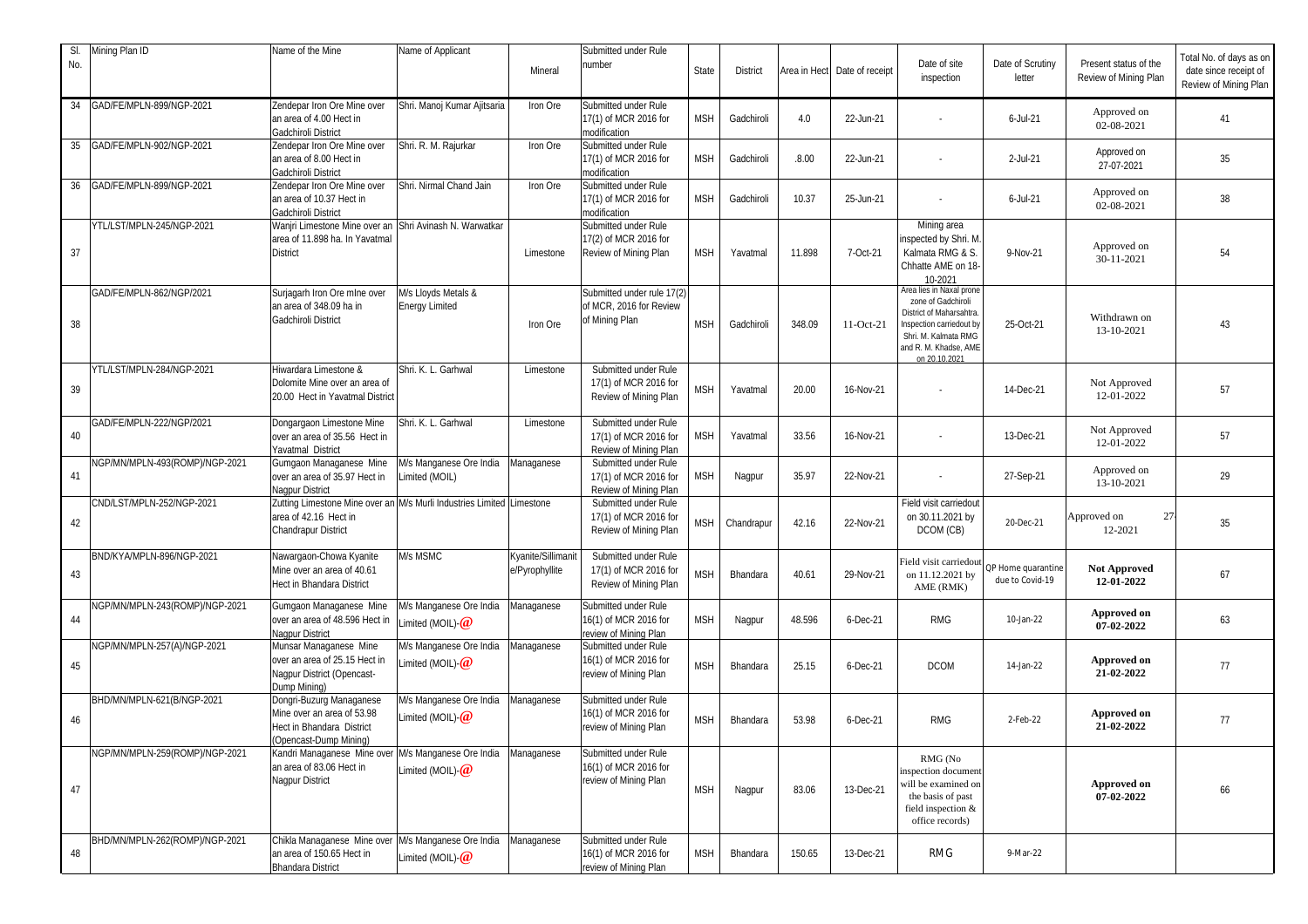| SI.<br>No. | Mining Plan ID                 | Name of the Mine                                                                                                             | Name of Applicant                                                                                                                                                             | Mineral                              | Submitted under Rule<br>number                                         | <b>State</b> | <b>District</b>                                                                                |        | Area in Hect Date of receipt | Date of site<br>inspection                                                                   | Date of Scrutiny<br>letter | Present status of the<br>Review of Mining Plan | Total No. of days as on<br>date since receipt of<br>Review of Mining Plan |
|------------|--------------------------------|------------------------------------------------------------------------------------------------------------------------------|-------------------------------------------------------------------------------------------------------------------------------------------------------------------------------|--------------------------------------|------------------------------------------------------------------------|--------------|------------------------------------------------------------------------------------------------|--------|------------------------------|----------------------------------------------------------------------------------------------|----------------------------|------------------------------------------------|---------------------------------------------------------------------------|
| 49         | NGP/MN/MPLN-261/NGP-2021       | Beldongri Managanese<br>Mine over an area of 26.66<br>Hect in Nagpur District                                                | M/s Manganese Ore<br>India Limited (MOIL)-<br>$\omega$                                                                                                                        | Managanese                           | Submitted under Rule<br>16(1) of MCR 2016 for<br>review of Mining Plan | <b>MSH</b>   | Nagpur                                                                                         | 26.66  | 21-Dec-21                    | Mining area<br>nspected by Shri D.<br>A. Chinchkhede<br>AME with RDCOM<br>on 29-12-2021      | 10-Feb-22                  | Approved on<br>04-03-2022                      | 73                                                                        |
| 50         | NGP/MN/MPLN-1173/NGP-2021      | Kawatha Managanese Mine<br>over 26.67 Hect in Nagpur<br>District                                                             | Smt. Rachana Ashish<br>Belorkar @                                                                                                                                             | Managanese                           | Submitted under Rule<br>16(1) of MCR 2016 for<br>review of Mining Plan | <b>MSH</b>   | Nagpur                                                                                         | 26.67  | 23-Dec-21                    | AME (SC) on 07-<br>01-2022                                                                   |                            | <b>Not Approved</b><br>21-02-2022              | 60                                                                        |
| 51         | NGP/MN/MPLN-782/NGP-2021       | Maharkund Managanese Mine<br>over 10.62 Hect in Nagpur<br><b>District</b>                                                    | M/s Veet Rag Exploration<br>and Minerals Private<br>Limited $@$                                                                                                               | Managanese                           | Submitted under Rule<br>16(1) of MCR 2016 for<br>review of Mining Plan | <b>MSH</b>   | Nagpur                                                                                         | 10.62  | 24-Dec-21                    | AME (SC) on<br>27.01.2022                                                                    |                            | Withdrawan on<br>25-02-2022                    | 63                                                                        |
| 52         | NGP/MN/MPLN-525(ROMP)/NGP-2021 | Old-Satuk Managanese Mine<br>over an area of 8.68 Hect in<br><b>Nagpur District</b>                                          | M/s Manganese Ore India<br>Limited (MOIL) $\omega$                                                                                                                            | Managanese                           | Submitted under Rule<br>16(1) of MCR 2016 for<br>review of Mining Plan | <b>MSH</b>   | Nagpur                                                                                         | 8.68   | 28-Dec-21                    | AME (DC) on<br>11.01.2022                                                                    | 7-Mar-22                   | <b>Approved on</b><br>29.03.2022               | 92                                                                        |
| 52         | NGP/MN/MPLN-257/NGP-2021       | Munsar Managanese Mine<br>over an area of 108.63 Hect in<br><b>Nagpur District</b>                                           | M/s Manganese Ore India<br>Limited (MOIL) $@$                                                                                                                                 | Managanese                           | Submitted under Rule<br>16(1) of MCR 2016 for<br>review of Mining Plan | <b>MSH</b>   | Nagpur                                                                                         | 108.63 | 28-Dec-21                    | Field inspection<br>carriedout on 19-01-<br>2022 by AME (RMK)<br>with RCOM (NR)              | 23-Mar-22                  | <b>Approved on</b><br>28.03.2022               | 90                                                                        |
| 54         | CND/LST/MPLN-48/NGP-2022       | Zutting Limestone Mine over an M/s Murli Industries Limited Limestone<br>area of 18.06 Hect in<br><b>Chandrapur District</b> |                                                                                                                                                                               |                                      | Submitted under Rule<br>17(1) of MCR 2016 for<br>review of Mining Plan | <b>MSH</b>   | Chandrapur                                                                                     | 18.06  | 13-Jan-22                    | Field inspection<br>carriedout on 18-01-<br>2022 by AMG (AKP)                                | 23-Feb-22                  | 01<br><b>Approved on</b><br>04-2022            | 59                                                                        |
| 55         | CND/LST/MPLN-266/NGP-2022      | Sangoda Limestone Mine over<br>an area of 154.70 Hect in<br><b>Chandrapur District</b>                                       | M/s Murli Industries Limited Limestone                                                                                                                                        |                                      | Submitted under Rule<br>17(1) of MCR 2016 for<br>review of Mining Plan | <b>MSH</b>   | Chandrapur                                                                                     | 154.70 | $27-Ian-22$                  | Field inspection<br>carried out by RMG &<br>AME (SC) 04.02.2022                              | 14/03/2022                 | 01<br><b>Approved on</b><br>04-2022            | 55                                                                        |
| 56         | NGP/MN/MPLN-1158/NGP-2022      | Pali Managanese Mine over an Shri. Anil M Gupta & Others Maganese<br>area of 4.8 Hect in Nagpur<br><b>District</b>           | At & Post:- Khapa,<br>Tahsil:- Saoner,<br>District:- Nagpur<br>(Maharashtra)                                                                                                  |                                      | Submitted under Rule<br>16(1) of MCR 2016 for<br>review of Mining Plan | <b>MSH</b>   | Nagpur                                                                                         | 4.8    | 8-Feb-22                     | Mine was<br>inspected by AMG<br>(AK Patel) on 16-<br>02-2022                                 | 14-Mar-22                  | <b>Approved on</b><br>21-03-2022               | 41                                                                        |
| 57         | CND/LST/MPLN-177/NGP-2022      | Zutting Limestone Mine over an M/s Murli Industries Limited<br>area of 58.52 Hect in<br>Chandrapur District                  | $\omega$                                                                                                                                                                      | Limestone                            | Submitted under Rule<br>17(1) of MCR 2016 for<br>review of Mining Plan | <b>MSH</b>   | Chandrapur                                                                                     | 58.52  | 11-Feb-22                    | Inspection prposed<br>by AME (RMK) on<br>12.03.2022                                          | $7 - Apr-22$               | Approved on<br>22-04-2022                      |                                                                           |
| 58         | GAD/FE/MPLN-862(2)/NGP-2022    | Surjagarh Iron Ore Mine over<br>an area of 348.09 Hect in<br>Gadchiroli District                                             | M/s Lioyds Metals &<br>Energy Limited-@                                                                                                                                       | Iron Ore                             | Submitted under Rule<br>17(1) of MCR 2016 for<br>review of Mining Plan | <b>MSH</b>   | Gadchiroli                                                                                     | 348.09 | 14-Feb-22                    | RMG -Scrutiny on<br>basis of office<br>reords & based on<br>earlier inspection.              | 21-Mar-22                  | Approved on<br>28-03-2022                      | 42                                                                        |
| 59         | CND/LST/MPLN-176/NGP-2022      | Zutting Limestone Mine over an Late V. Shugnabhushanam<br>area of 18.21 Hect in<br><b>Chandrapur District</b>                | Rao<br>Represented by Legal heir<br>Shri. V. Raghavendra<br>Prasad<br>Gorakshan Ward, Allapalli<br>Road, Ballarpur,<br>Chandrapur, Maharashtra -<br>442 701<br>$\circledcirc$ | Limestone                            | Submitted under Rule<br>17(1) of MCR 2016 for<br>review of Mining Plan | <b>MSH</b>   | Chandrapur                                                                                     | 18.21  | 16-Feb-22                    | Inspection prposed<br>by AME (DC) on<br>02.03.2022                                           | $12-Apr-22$                | <b>Not Approved</b><br>22-04-2022              | 65                                                                        |
| 60         | BND/KYA/MPLN-896(2)/NGP-2022   | Nawargaon-Chowa Kyanite<br>Mine over an area of 40.61<br><b>Hect in Bhandara District</b>                                    | M/s MSMC @                                                                                                                                                                    | Kyanite/Sillimanit<br>e/Pyrophyllite | Submitted under Rule<br>17(1) of MCR 2016 for<br>review of Mining Plan | <b>MSH</b>   | AME (RMK)-<br>Scrutiny on<br>basis of office<br>reords &<br>based on<br>earlier<br>inspection. | 40.61  | 23-Feb-22                    | AME (RMK)-<br>Scrutiny on the<br>basis of office<br>reords & based on<br>earlier inspection. | $12$ -Apr-22               | Approved on<br>25-04-2022                      | 61                                                                        |